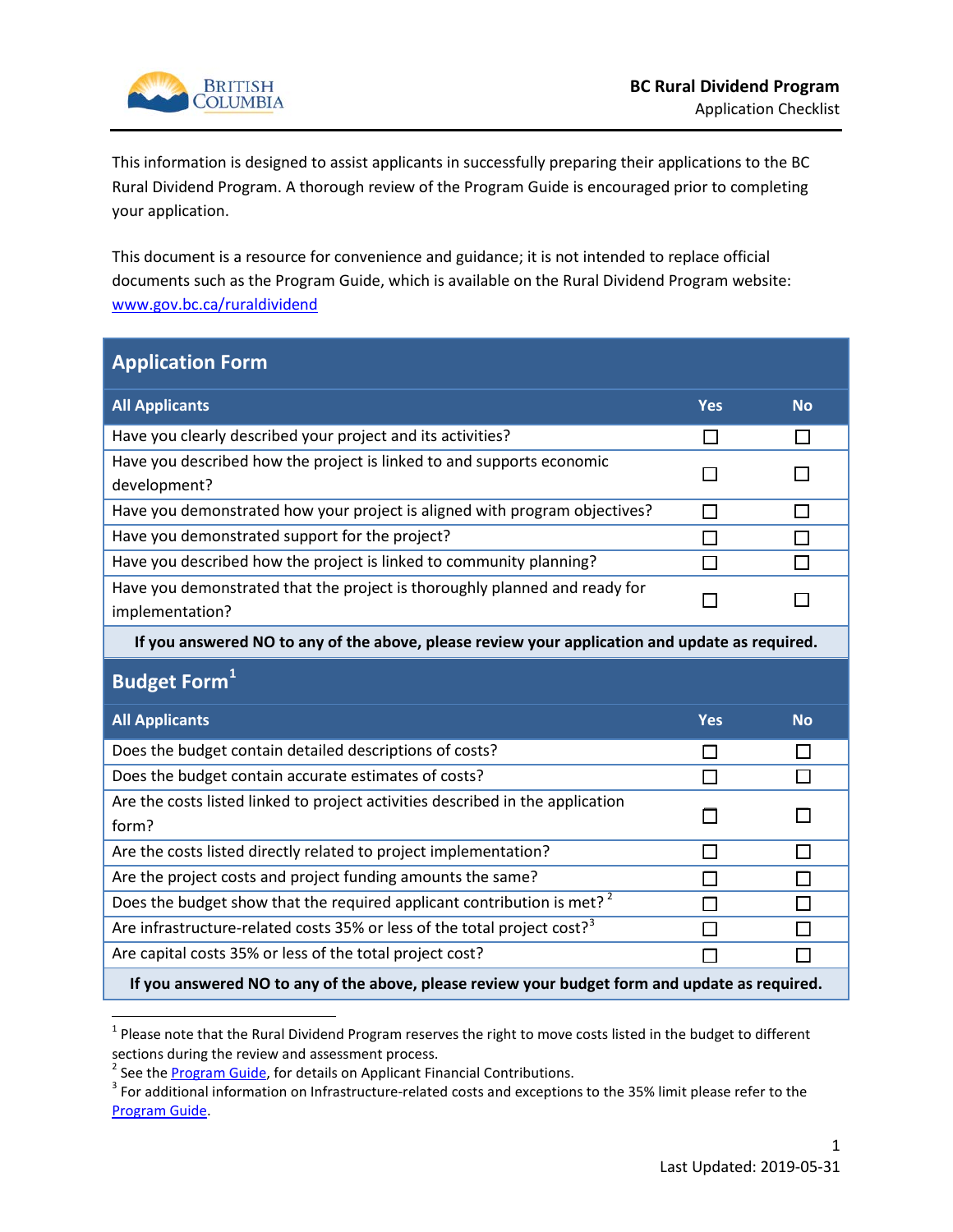

| <b>Mandatory Supporting Documentation</b>                                              |                          |              |           |  |
|----------------------------------------------------------------------------------------|--------------------------|--------------|-----------|--|
| Level of Financial Statements - All Applicants                                         | <b>Yes</b>               | <b>No</b>    | N/A       |  |
| Internally Prepared Financial Statements signed by two board members /                 |                          |              |           |  |
| Notice to Reader financial statements:                                                 | $\Box$                   | $\mathbf{I}$ |           |  |
| For funding requests of $$0 - $50,000^4$                                               |                          |              |           |  |
| Review Engagement financial statements:                                                | $\overline{\phantom{a}}$ |              |           |  |
| For funding requests of \$50,001 - \$100,000                                           |                          |              |           |  |
| <b>Audited financial statements:</b>                                                   | T.                       |              |           |  |
| For funding requests of \$100,001 - \$500,000                                          |                          |              |           |  |
| <b>Financial Statements - All Applicants</b>                                           | <b>Yes</b>               |              | <b>No</b> |  |
| Are the financial statements specific to the legal entity applying for funding?        | П                        |              |           |  |
| Are the financial statements in the final approved form, including signatures          |                          |              |           |  |
| from the CPA who prepared them and organization representatives?                       | ΙI                       |              |           |  |
| Are the financial statements current (i.e. have been prepared within the past          | $\Box$                   |              |           |  |
| year)?                                                                                 |                          |              |           |  |
| Are the financial statements complete (e.g. there are no missing pages or              | П                        |              |           |  |
| sections)?                                                                             |                          |              |           |  |
| If you answered NO to any of the above, your application is not ready to be submitted. |                          |              |           |  |
| <b>Other Mandatory Documents - All Applicants</b>                                      | <b>Yes</b>               |              | <b>No</b> |  |
| Have you completed the Rural Dividend Budget form? <sup>5</sup>                        | П                        |              |           |  |
| Have you provided a resolution?                                                        |                          |              |           |  |
| The following information will be required in the online application form:             |                          |              |           |  |
| Band/Council Resolution <sup>6</sup> :                                                 |                          |              |           |  |
| Forwarded by:                                                                          |                          |              |           |  |
| Seconded by:                                                                           |                          |              |           |  |
| Date moved:                                                                            |                          |              |           |  |
| If you answered NO to any of the above, your application is not ready to be submitted. |                          |              |           |  |

<sup>&</sup>lt;sup>4</sup> Financial statements that meet the requirement for a higher funding request will also be accepted.<br><sup>5</sup> Available for download on the Rural Dividend Program website, [www.gov.bc.ca/ruraldividend.](http://www.gov.bc.ca/ruraldividend)<br><sup>6</sup> **Sample Resolution:** Rural Dividend Program for the [Project Title] and that the Board/Council support this project through its duration.